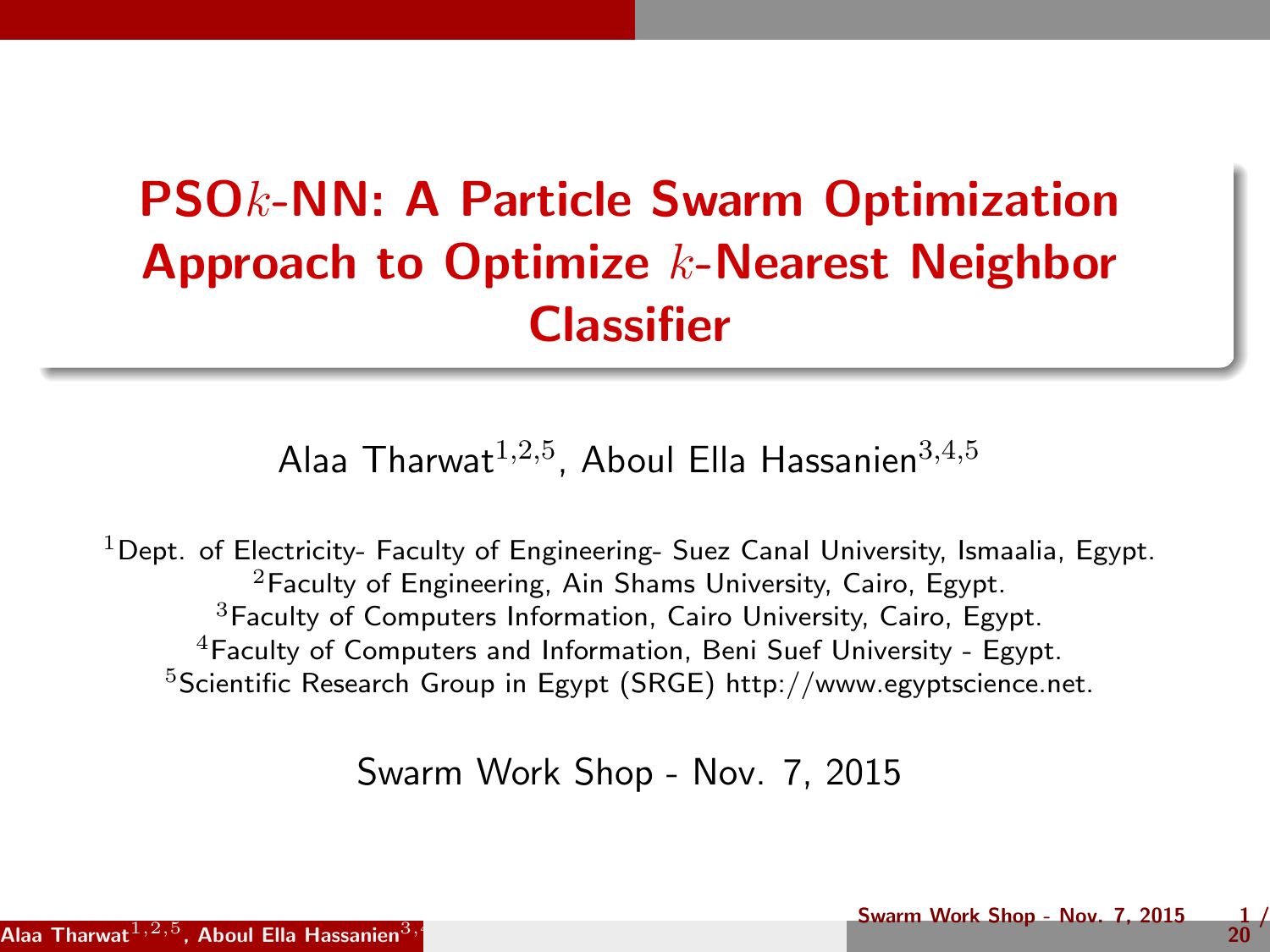- <span id="page-1-0"></span>**•** Introduction
- **•** Theoretical Background.
- **•** Proposed Model.
- Experimental Results.
- **Conclusions and Future Work**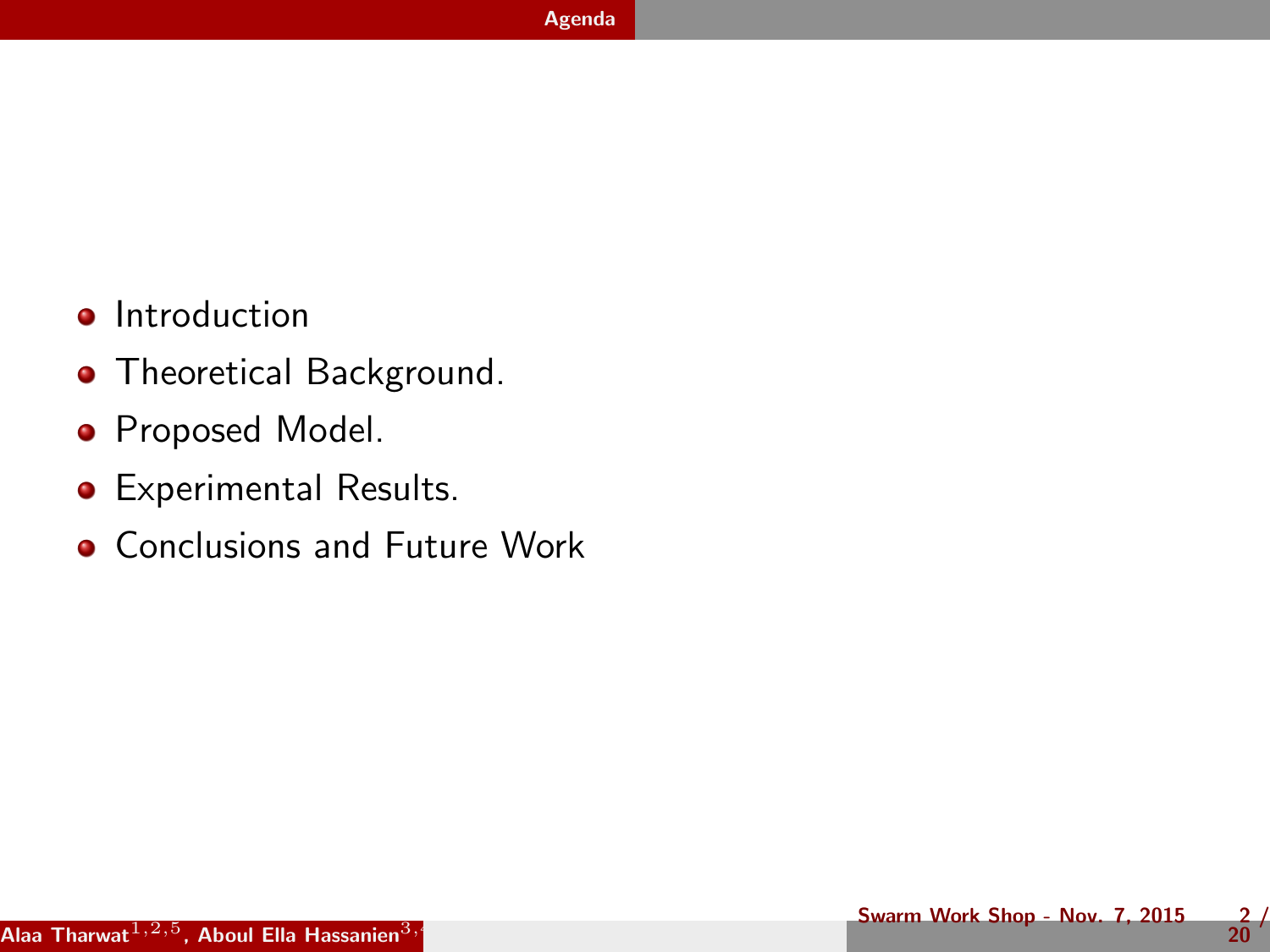- <span id="page-2-0"></span>**In machine learning field, there are two main learning approaches,** namely, supervised and unsupervised learning approaches.
- **•** There are two main techniques of supervised learning, namely, regression and classification.
- In the unsupervised approach, the targets or responses of the input data are not required to build the model.
- There are many types of classifiers, but  $k$ -Nearest Neighbour  $(k$ -NN) classifier is one of the oldest and simplest classifier.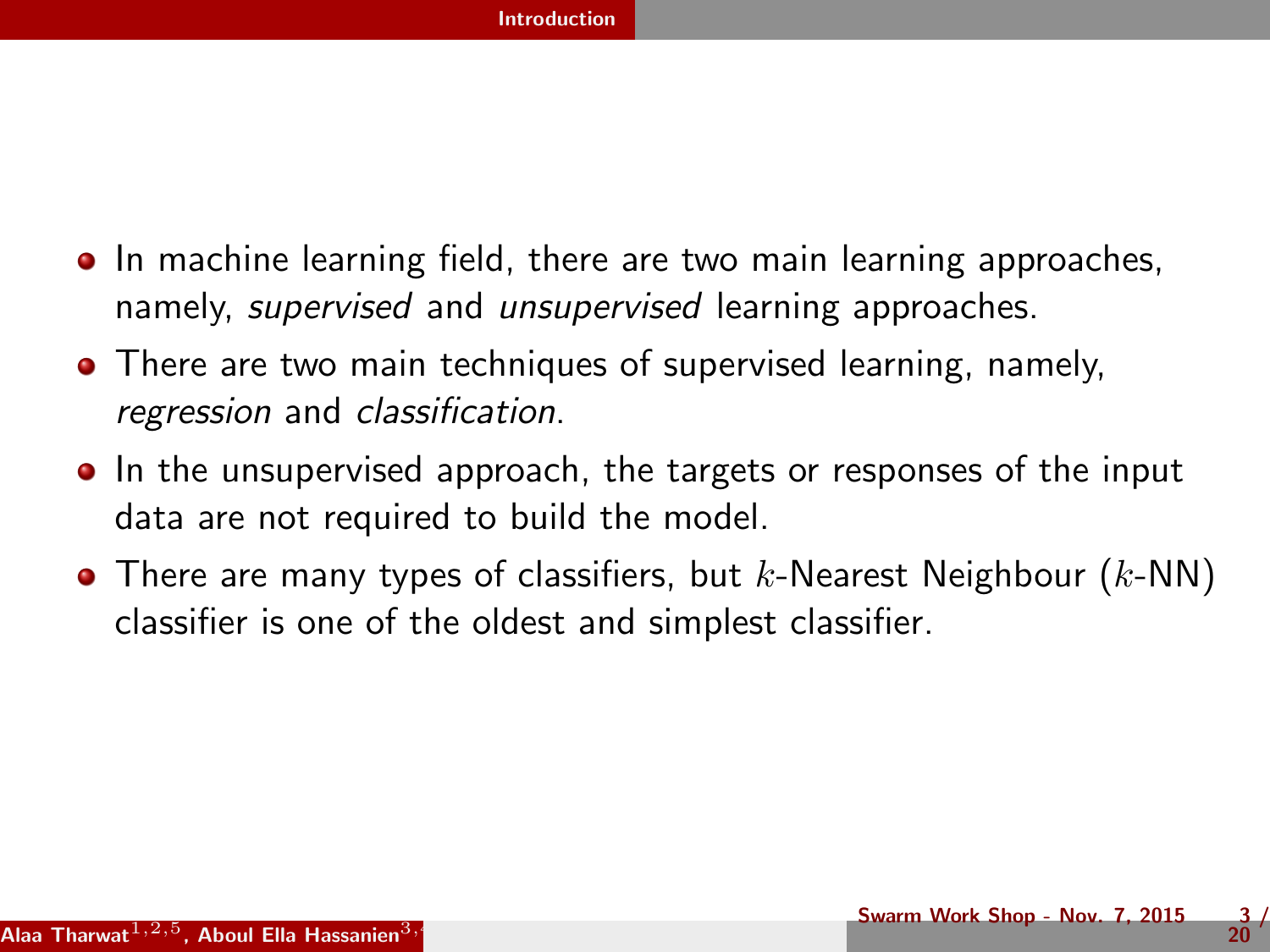- <span id="page-3-0"></span>•  $k$ -Nearest Neighbour ( $k$ -NN) is one of the most common and simple methods for pattern classification.
- $\bullet$  In k-NN classifier, an unknown pattern is distinguished or classified based on the similarity to the known samples (i.e. labelled or training samples) by computing the distances from the unknown sample to all labelled samples and select the  $k$ -nearest samples as the basis for classification.
- The unknown sample is assigned to the class containing the most samples among the k-nearest samples (i.e. voting), thus, the  $k$ parameter must be odd.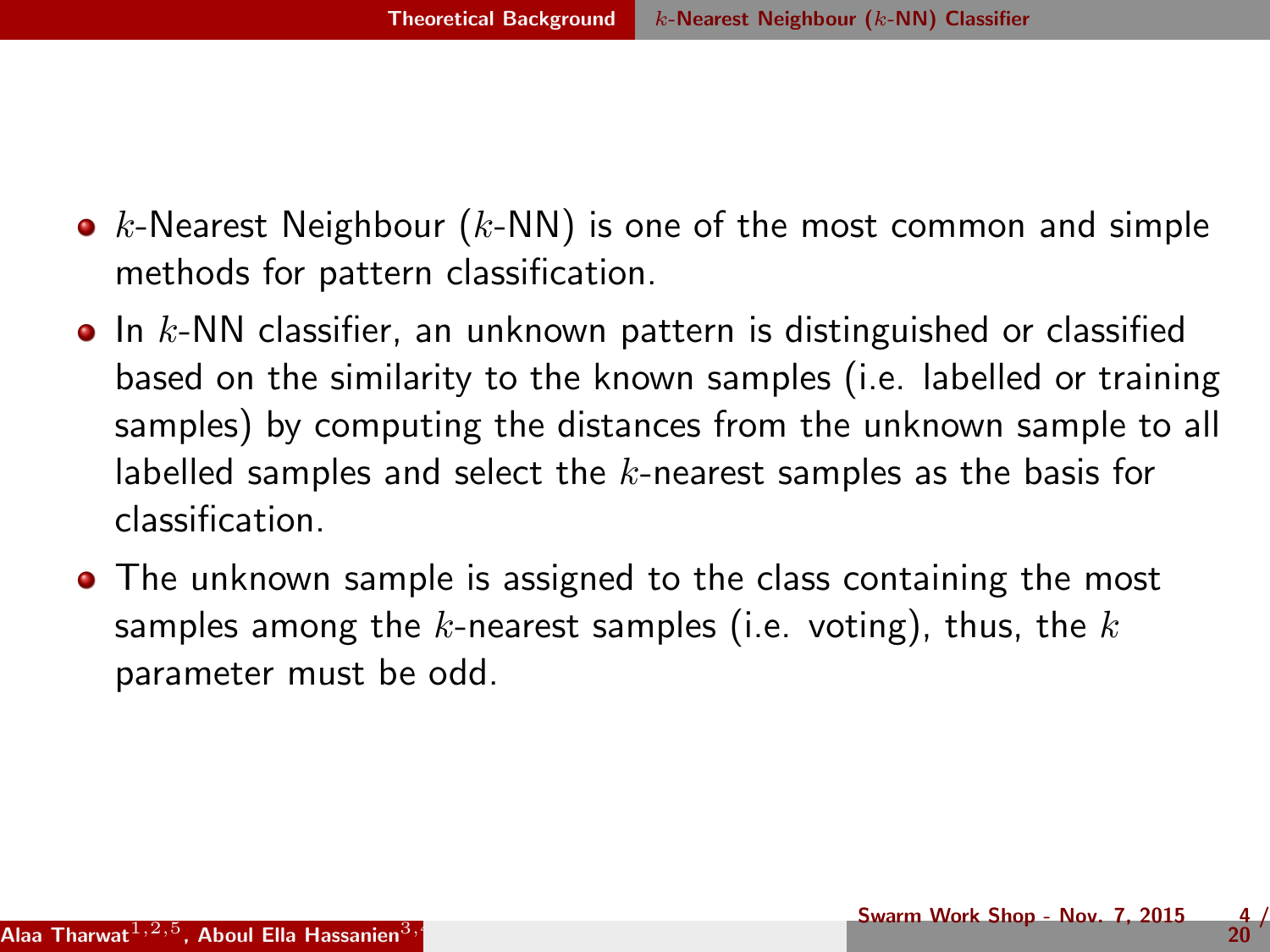- <span id="page-4-0"></span>**•** The main objective of the PSO algorithm is to search in the search space for the positions which are close to the global minimum or maximum solution.
- In PSO algorithm, a number of particles, agents, or elements which represent the solutions are randomly placed in the search space. The number of particles is determined by a user.
- The current location or position of each particle is used to calculate the objective or fitness function at that location.
- Each particle has three values, namely, position  $(x^i \in \mathcal{R}^n)$ , velocity  $\left( v^{i}\right)$ , the previous best positions  $(p^{i})$ , and  $(G)$  which represents the position of the best fitness value achieved.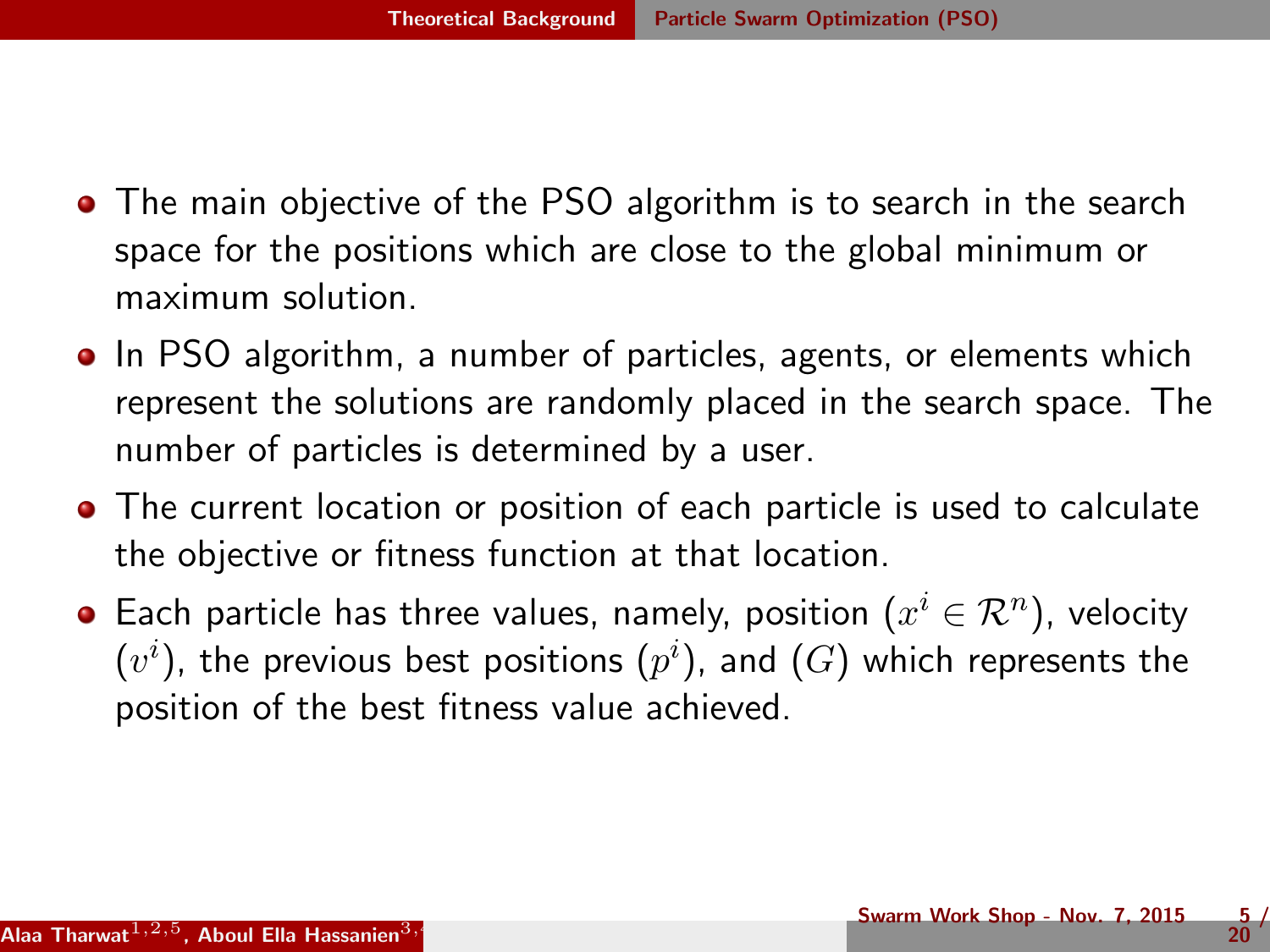- <span id="page-5-0"></span>• The velocity of each particle is adjusted in each iteration as shown in Equation [\(1\)](#page-5-1).
- The movement of any particle is then calculated by adding the velocity and the current position of that particle as in Equation [\(2\)](#page-5-2).

 $v_{(t+1)}^i = \textsf{Current Motion} + \textsf{Particle Memory Influence} + \textsf{Swarm Influence}$  $v_{(t+1)}^i = w v_{(t)}^i + C_1 r_1 (p_t^i - x_{(t)}^i) + C_2 r_2 (G - x_{(t)}^i)$ (1)

<span id="page-5-2"></span><span id="page-5-1"></span>
$$
x_{(t+1)}^i = x_{(t)}^i + v_{(t+1)}^i \tag{2}
$$

where w represents the inertia weight,  $C_1$  is the cognition learning factor,  $C_2$  is the social learning factors,  $r_1$ ,  $r_2$  are the uniformly generated random numbers in the range of  $[0, 1]$ .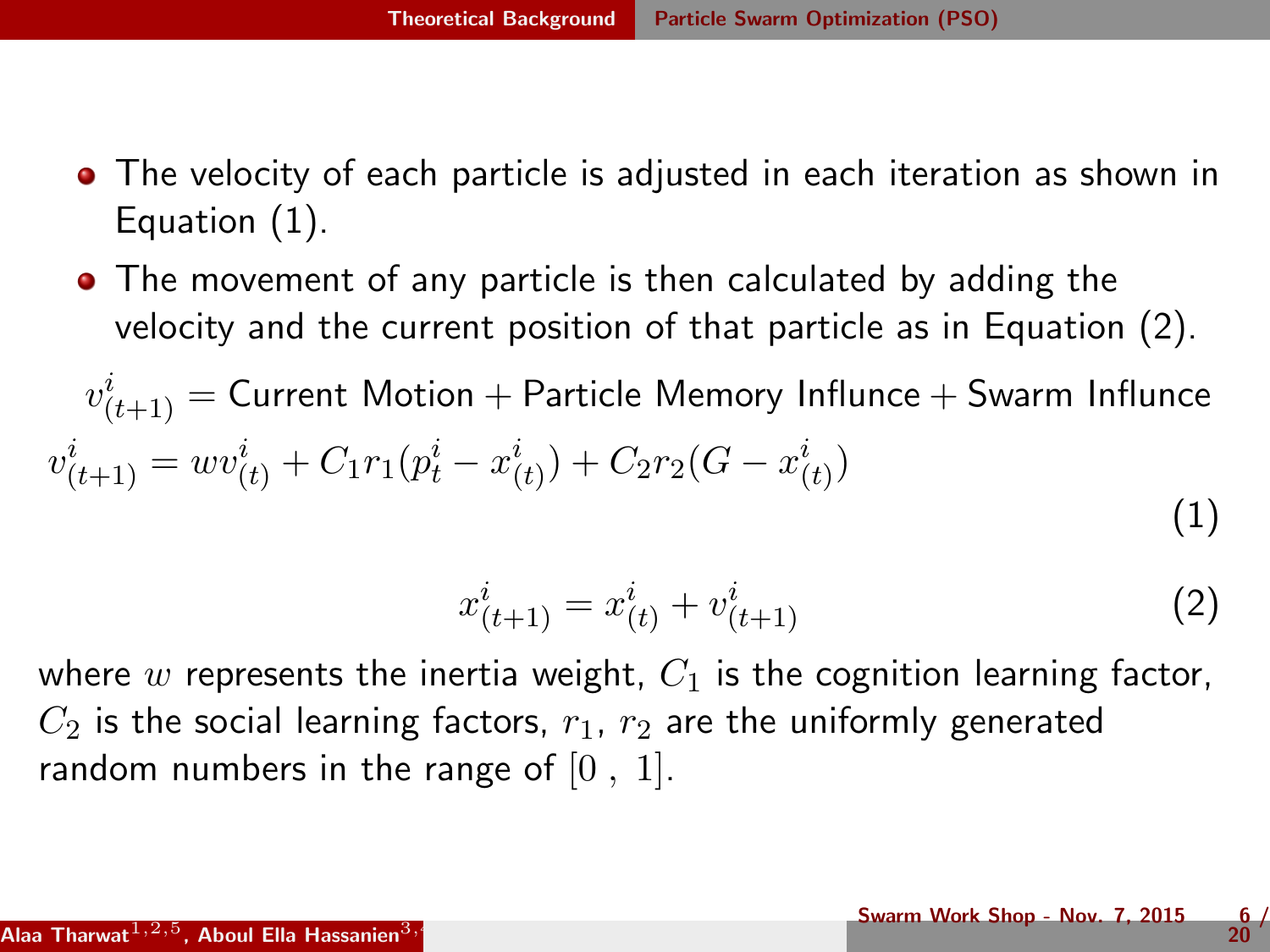<span id="page-6-0"></span>

Figure: An example to show how two particles are move using PSO algorithm, (a) general movement of the two particles, (b) movement of two particle in one-dimensional space.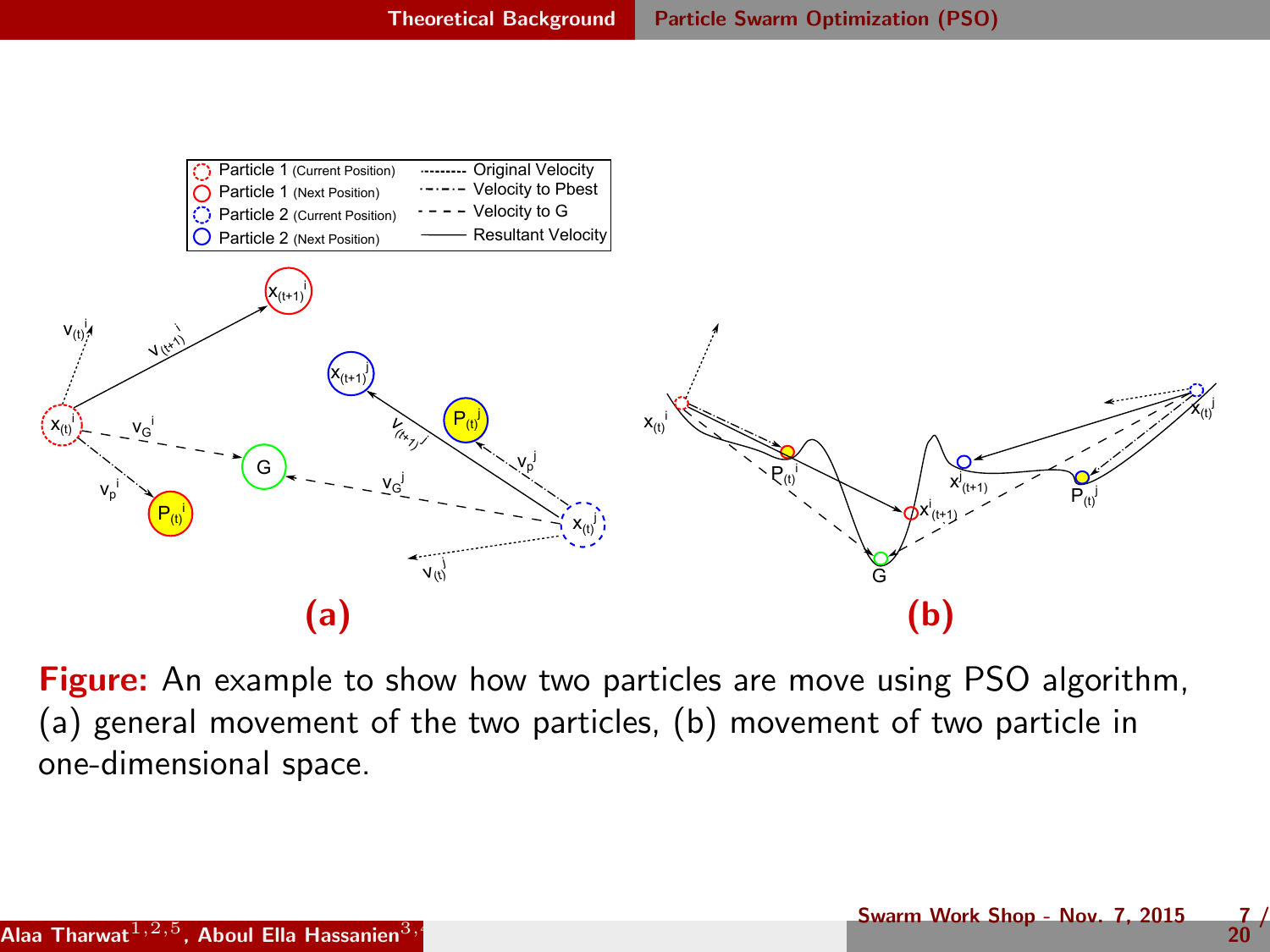<span id="page-7-0"></span>

**Figure:** PSO $k$ -NN algorithm searches for the optimal  $k$  parameter which minimizes the misclassification rate of the testing samples.

 $\frac{8}{20}$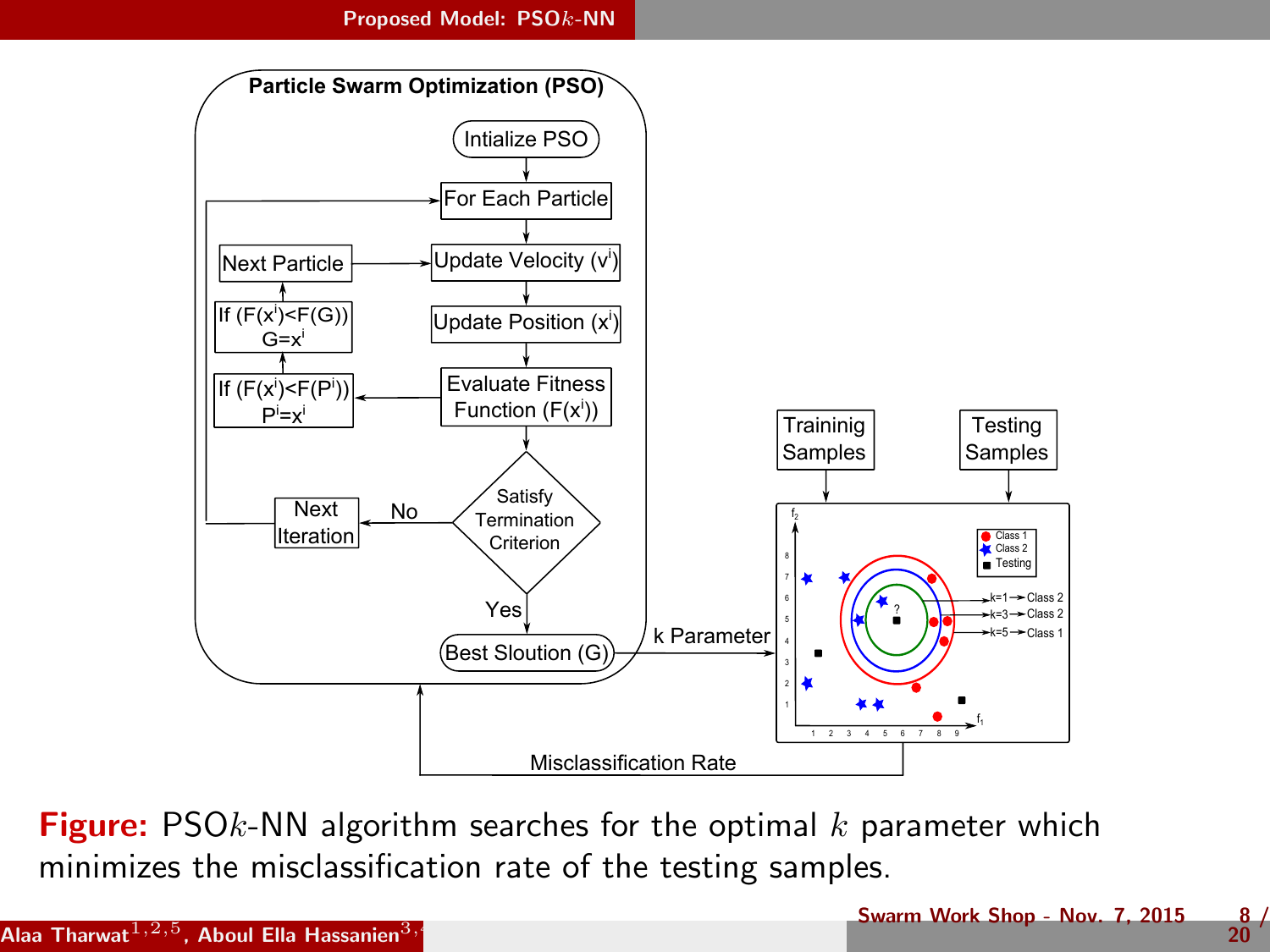<span id="page-8-0"></span>Table: Description of the training data used in our simulated example.

| Pattern        |       | Class 1        | Class 2        |       |
|----------------|-------|----------------|----------------|-------|
| No.            |       | $(\omega_1)$   | $(\omega_2)$   |       |
|                | $f_1$ | $f_2$          | $f_1$          | $f_2$ |
| $\mathbf 1$    | 7     | $\mathbf{1}$   | 3              | 3     |
| $\overline{2}$ | 5     | $\overline{2}$ | 4              | 4     |
| 3              | 9     | $\overline{2}$ | 7              | 4     |
| 4              | 10    | 4              | 5              | 5     |
| 5              | 8     | 4              | 6              | 5     |
| 6              | 11    | 4              | 6              | 10    |
| 7              | 9     | 9              | 4              | 11    |
| 8              | 9     | 11             | $\overline{2}$ | 11    |
| 9              | 10    | 9              | $\overline{2}$ | 6     |
| 10             | 8     | 6              | 5              | 9     |

 $\frac{9}{20}$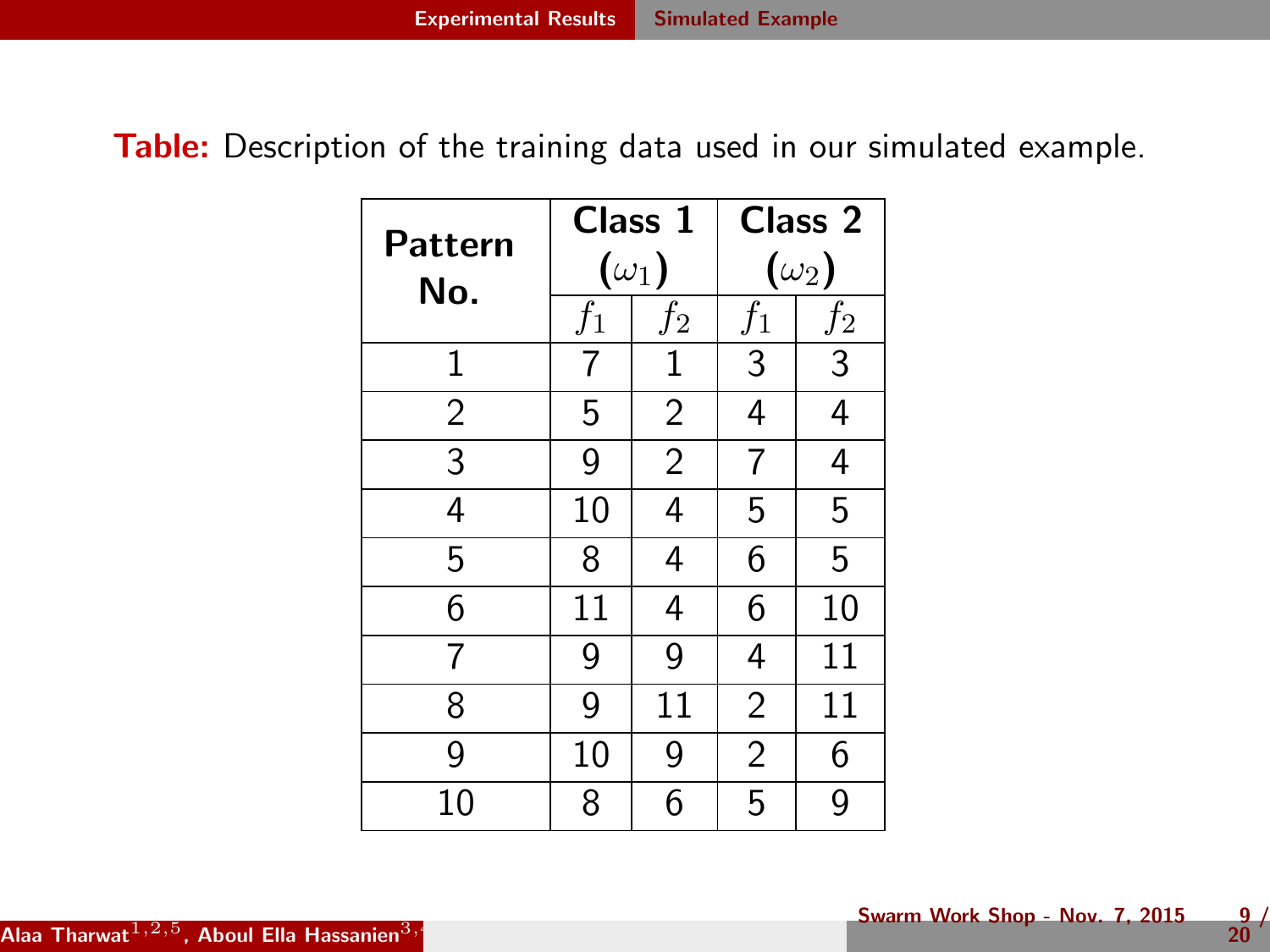<span id="page-9-0"></span>

Figure: Example of how  $k$  parameter controls the predicted class labels of the unknown sample, hence controls the misclassification rate.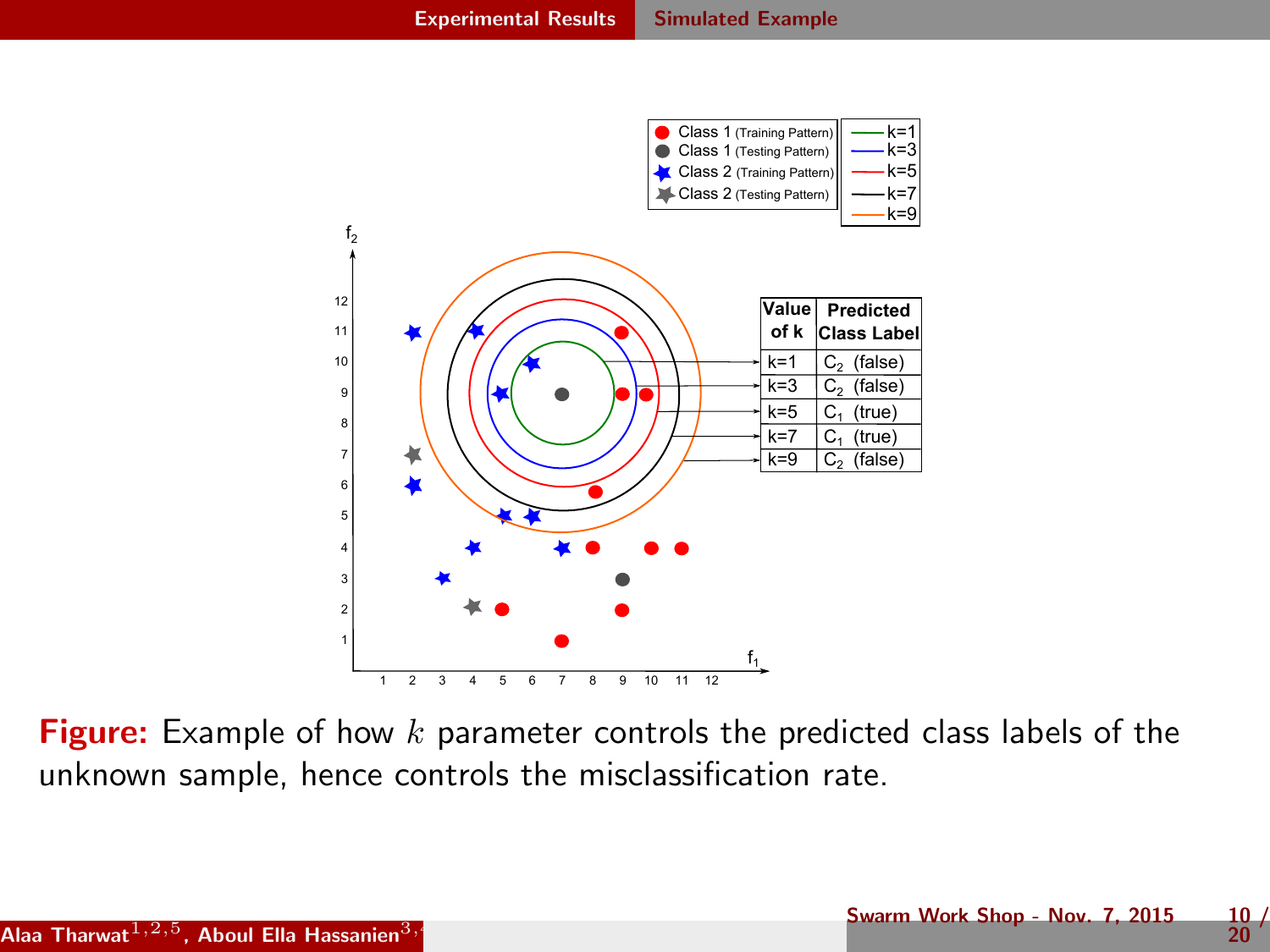<span id="page-10-0"></span>Table: Description of the testing data used in our simulated example and its predicted class labels using  $k$ -NN classifier using different values of  $k$ .

| <b>Testing Samples</b><br><b>True Class</b> |               | Predicted Class Labels $(\hat{y}_i)$ |               |               |                   |    |  |       |
|---------------------------------------------|---------------|--------------------------------------|---------------|---------------|-------------------|----|--|-------|
| No. of<br><b>Sample</b>                     | $f_1$         | $\vert f_2 \vert$                    | Label $(y_i)$ | $k=1$         | $k=3$ $k=5$ $k=7$ |    |  | $k=9$ |
|                                             |               |                                      |               |               | 2                 |    |  |       |
|                                             | 4             | ာ                                    |               |               | 2                 | ∍  |  |       |
| ર                                           | q             | 3                                    |               |               |                   |    |  |       |
|                                             | $\mathcal{P}$ |                                      |               | $\mathcal{P}$ | $\mathcal{P}$     | 2  |  |       |
| Misclassification Rate (%)                  |               | 50                                   | 25            |               |                   | 25 |  |       |

The bold values indicate the wrong class label.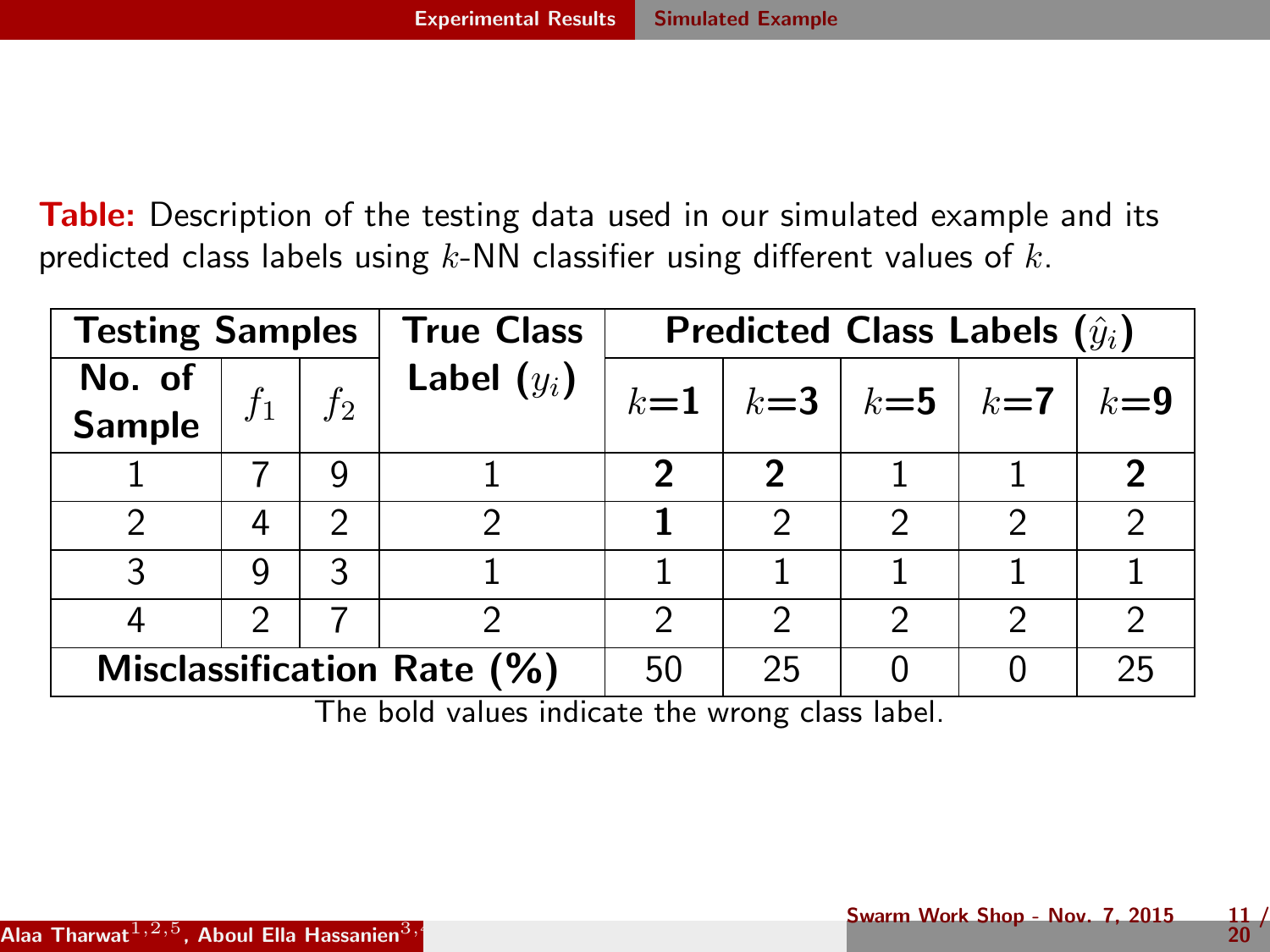<span id="page-11-0"></span>

| <b>Initial Values</b>   |                  |                        |                                  |       |      |  |  |  |
|-------------------------|------------------|------------------------|----------------------------------|-------|------|--|--|--|
| <b>Particle</b><br>No.  | Position $(x^i)$ | Velocity $(v^i)$       | <b>Fitness</b><br>Function $(F)$ | $P^i$ | G    |  |  |  |
| 1                       | 1                | 0                      | 100                              |       |      |  |  |  |
| $\overline{2}$          | 9                | 0                      | 100                              |       |      |  |  |  |
| 3                       | 5                | 0                      | 100                              |       |      |  |  |  |
| 4                       | 3                |                        | 100                              |       |      |  |  |  |
|                         |                  | <b>First Iteration</b> |                                  |       |      |  |  |  |
| 1                       | 1                | 5.6                    | 50                               | 1     |      |  |  |  |
| $\overline{2}$          | 9                | $-5.6$                 | 25                               | 9     |      |  |  |  |
| 3                       | 5                |                        | 0                                | 5     | G    |  |  |  |
| 4                       | 3                | 2.8                    | 25                               | 3     |      |  |  |  |
| <b>Second Iteration</b> |                  |                        |                                  |       |      |  |  |  |
| $\mathbf{1}$            | 5                | 3.36                   | 0                                | 5     | G    |  |  |  |
| $\overline{2}$          | 5                | $-3.36$                |                                  | 5     | $G\$ |  |  |  |
| 3                       | 5                |                        | 0                                | 5     | G    |  |  |  |
|                         | 5                | $-1.68$                |                                  | 5     | G    |  |  |  |

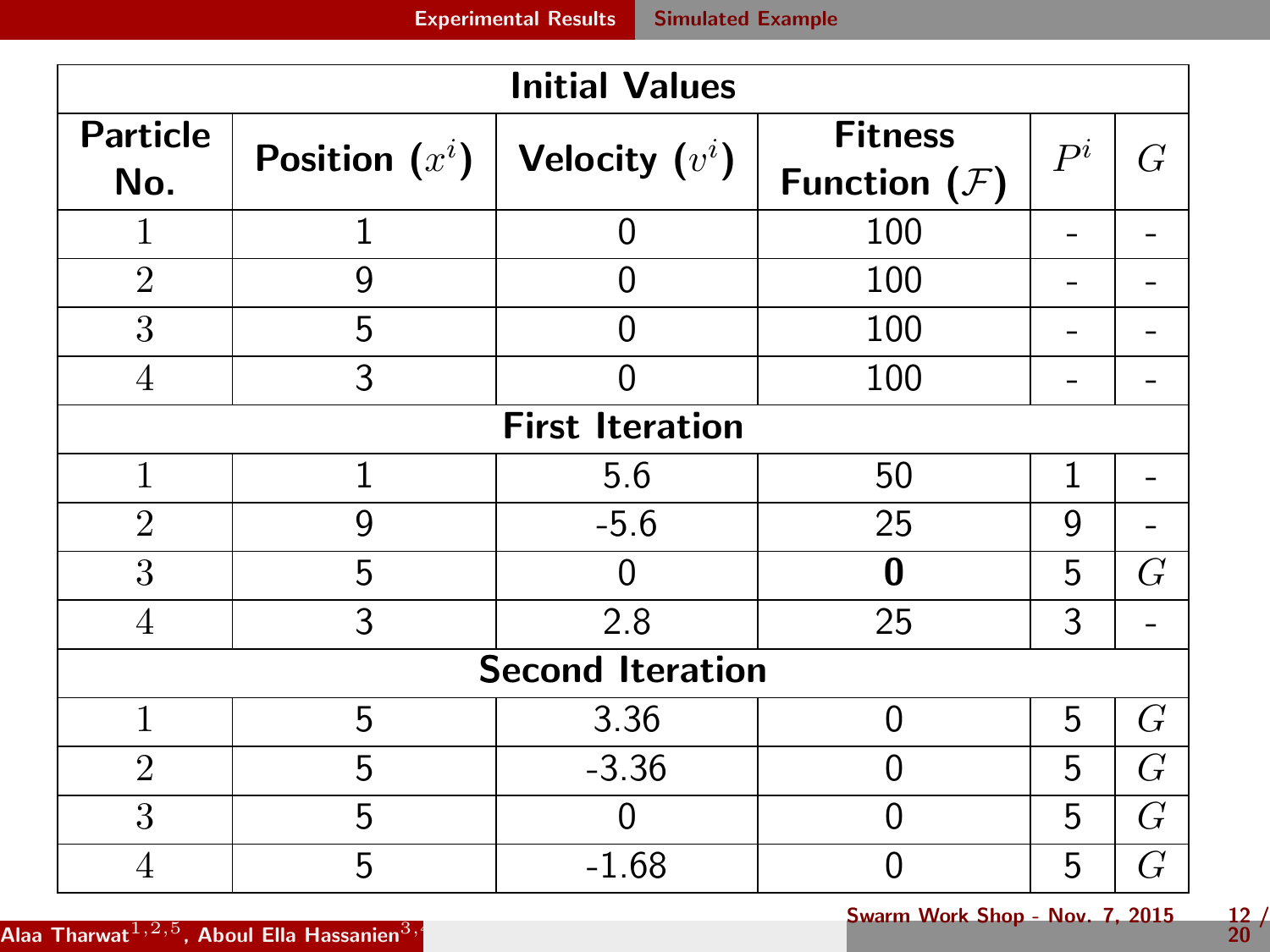<span id="page-12-0"></span>

Figure: Visualization of how PSO algorithm searches for the best  $k$  value which achieves the minimum misclassification rate. Alaa Tharwat $^{1,2,5}$ , Aboul Ella Hassanien $^{3,5}$ Swarm Work Shop - Nov. 7, 2015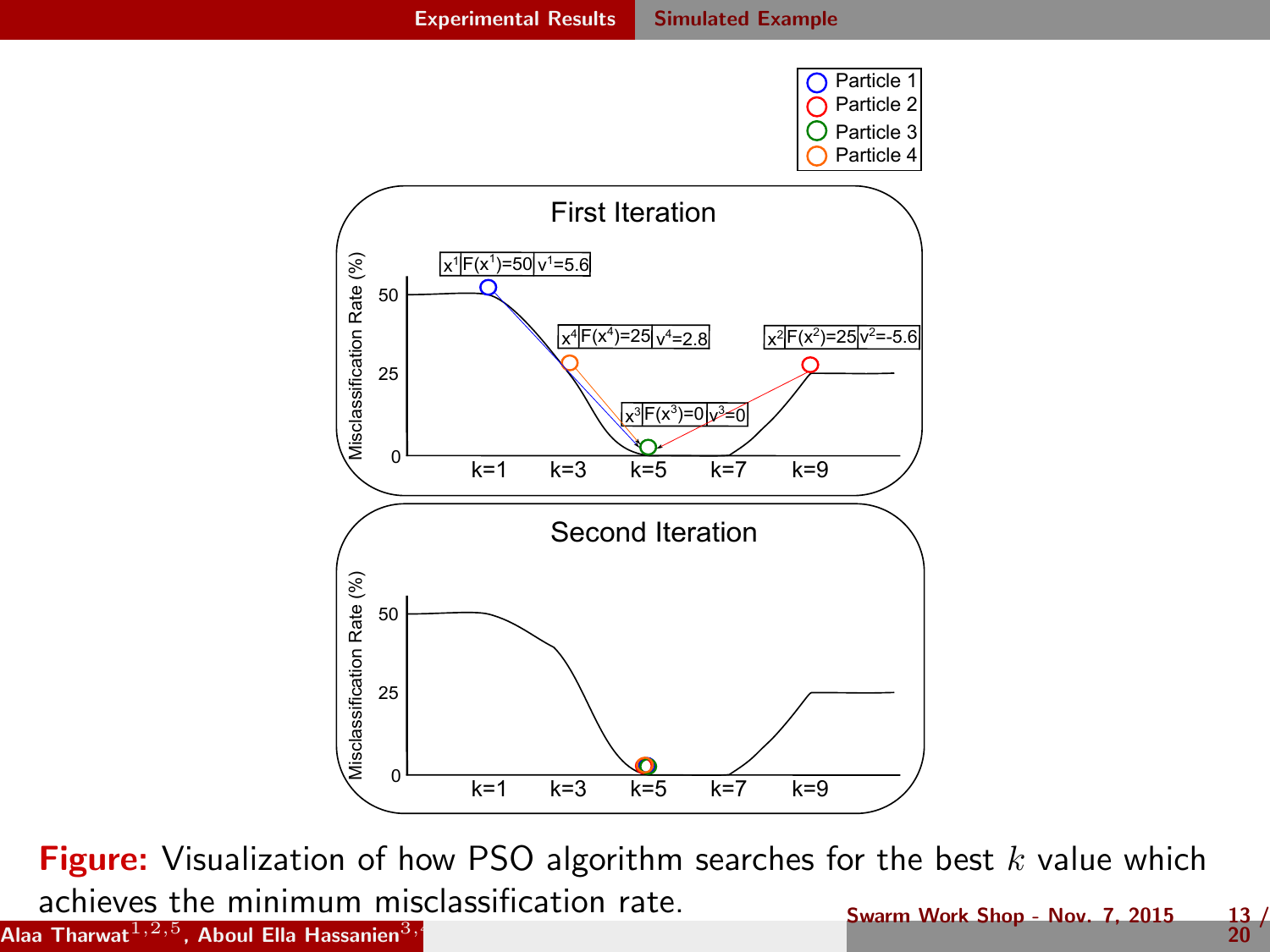## Table: Data sets description.

<span id="page-13-0"></span>

| Data set                     | <b>Dimension</b> | <b>Samples</b> | <b>Classes</b> |
|------------------------------|------------------|----------------|----------------|
| Iris                         |                  | 150            | 3              |
| lonosphere                   | 34               | 351            | 2              |
| Liver-disorders              | 6                | 345            | $\overline{2}$ |
| Ovarian                      | 4000             | 216            | $\overline{2}$ |
| <b>Breast Cancer</b>         | 13               | 683            | 2              |
| Wine                         | 13               | 178            | 3              |
| Sonar                        | 60               | 208            | 2              |
| Pima Indians Diabetes        | 8                | 768            | 2              |
| $\mathsf{ORL}_{32\times32}$  | 1024             | 400            | 40             |
| $\mathsf{Yale}_{32\times32}$ | 1024             | 165            | 15             |

 $\frac{14}{20}$  /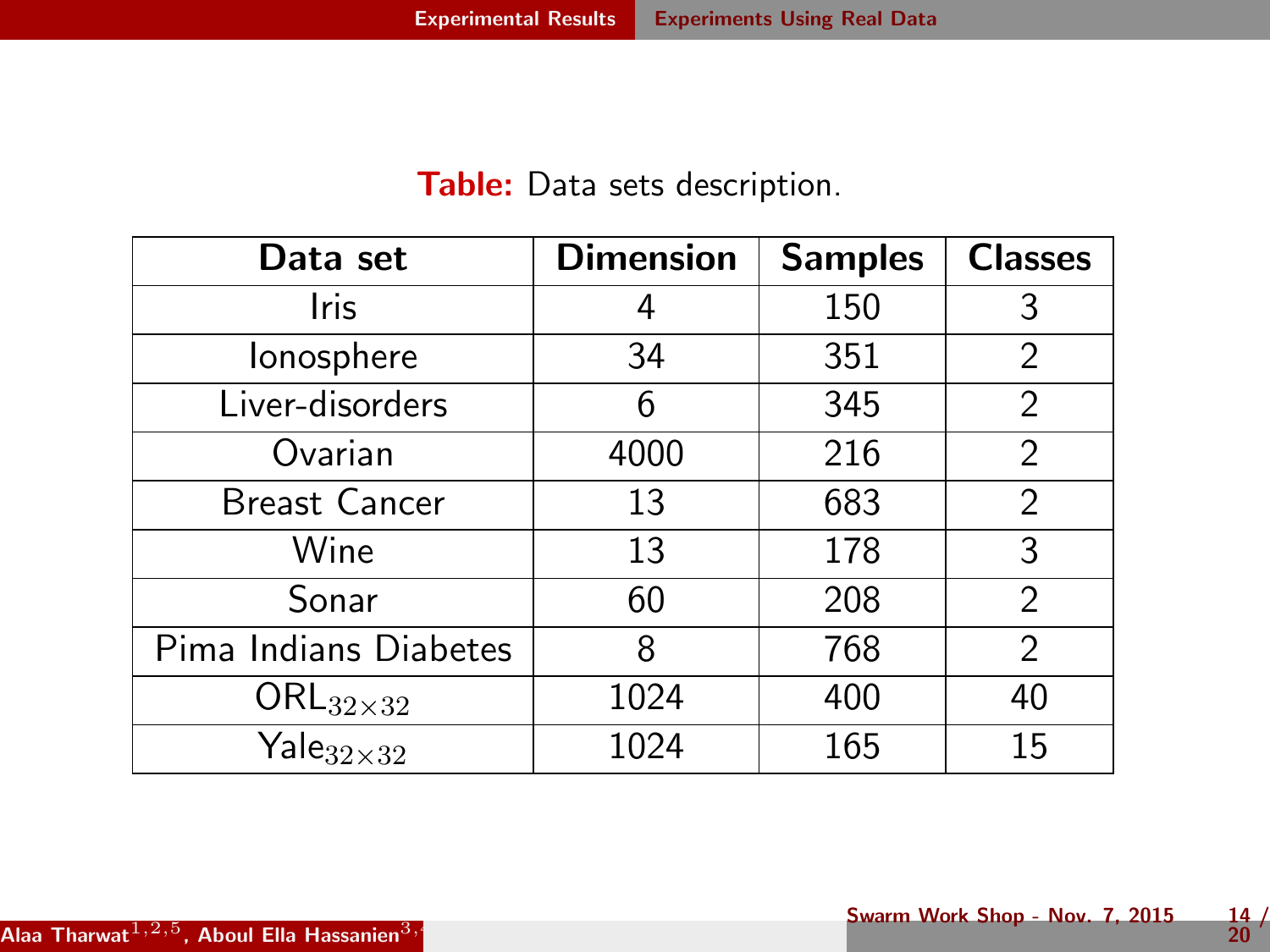<span id="page-14-0"></span>

| <b>Dataset</b>               | $PSOk$ -NN                                      | $G A k$ -NN                                     | $ACOk$ -NN                           |  |
|------------------------------|-------------------------------------------------|-------------------------------------------------|--------------------------------------|--|
|                              | <b>Misclassification Rate</b>                   | <b>Misclassification Rate</b>                   | <b>Misclassification Rate</b>        |  |
| Iris                         | $1.4667 + 0.4216$                               | $4\pm0$                                         | $2.6667 \pm 0$                       |  |
| lono                         | $13.1429 \pm 0$                                 | 17.1429±0                                       | 16.9143±0.5521                       |  |
| Liver                        | $30.9302 \pm 1.4708$                            | $31.9767 \pm 0$                                 | $35.4651 \pm 7.4898 \times 10^{-15}$ |  |
| Ovarian                      | $13.0556 \pm 0.2928$                            | 14.2321±0.2145                                  | 13.8889±0                            |  |
| <b>Breast Cancer</b>         | $30.3021 \pm (0.8037)$                          | $31.0850 \pm 7.4898 \times 10^{-15}$            | $32.2581 \pm 7.4898 \times 10^{-15}$ |  |
| Wine                         | 23.0899±0                                       | $24.7191 \pm 3.7449 \times 10^{-15}$            | 28.3146±0.7106                       |  |
| Sonar                        | $17.45 \pm 0$                                   | 21.1538±0                                       | $17.3077 + 2.0271$                   |  |
| <b>Diabate</b>               | 24.7448±0.9025                                  | 22.9167 $\pm$ 3.7449 $\times$ 10 <sup>-15</sup> | $26.0417 \pm 7.4898 \times 10^{-15}$ |  |
| $\mathsf{ORL}_{32\times32}$  | $8.5 \pm 0$                                     | $9.5 + 0$                                       | $8.5 \pm 0$                          |  |
| $\textbf{Yale}_{32\times32}$ | 21.9512 $\pm$ 3.7449 $\times$ 10 <sup>-15</sup> | 21.9512 $\pm$ 3.7449 $\times$ 10 <sup>-15</sup> | 25.8537±0.7713                       |  |

 $\frac{15}{20}$  /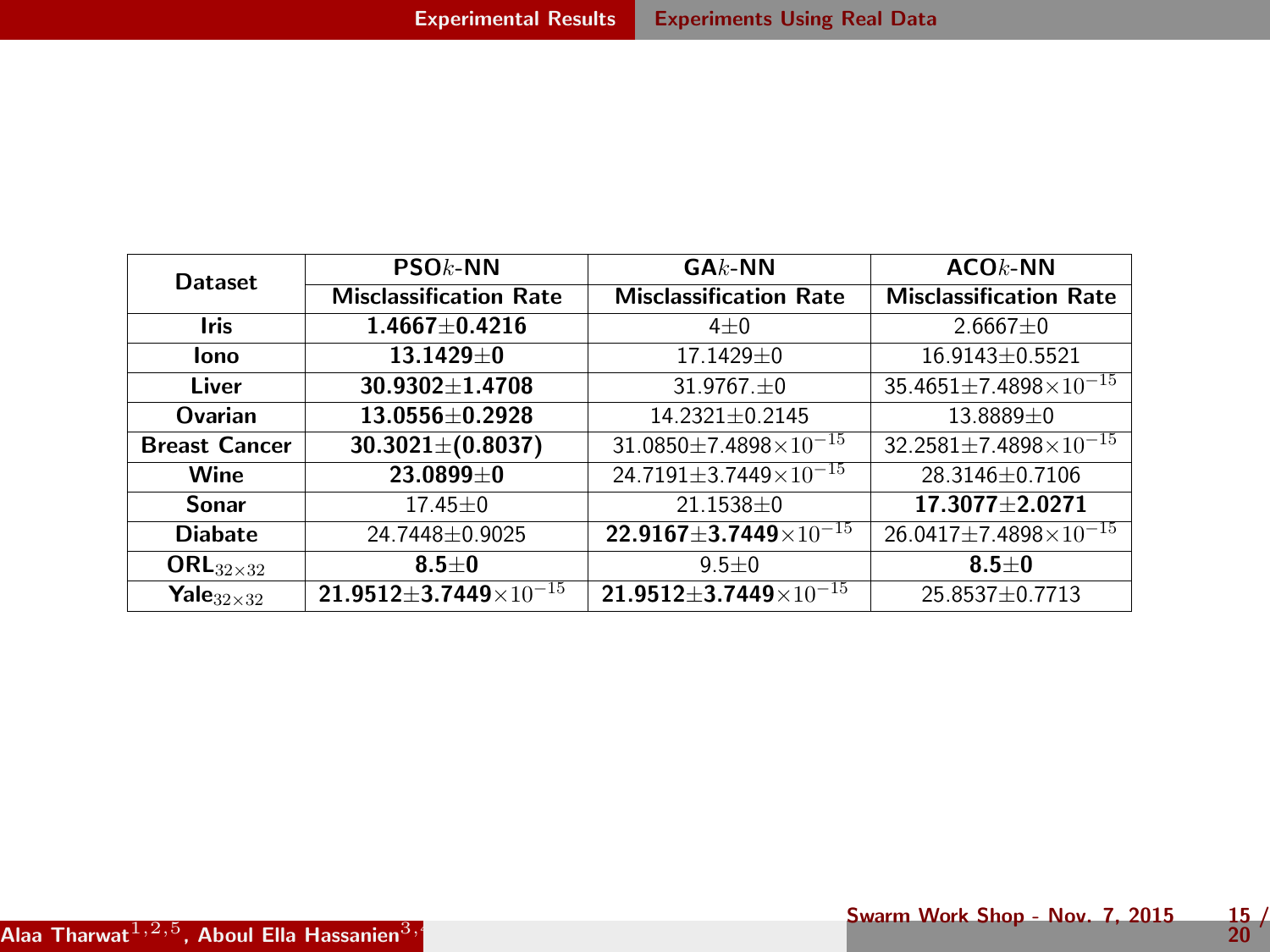<span id="page-15-0"></span>

Figure: Toal absolute velocity of the PSOk-NN algorithm using lono, Iris, and Sonar datasets.

Swarm Work Shop - Nov. 7, 2015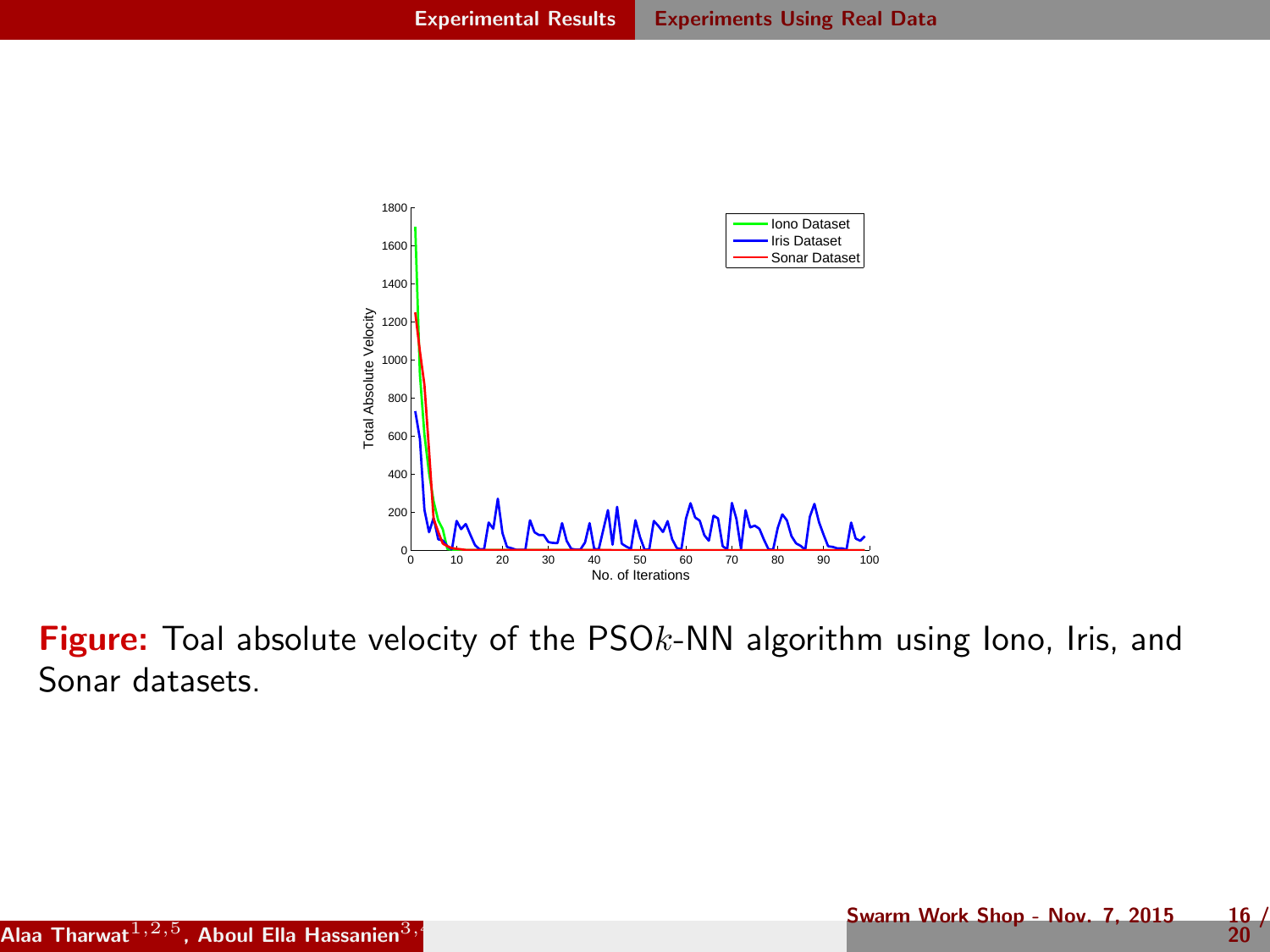<span id="page-16-0"></span>

**Figure:** Visualization of the movements of all particles of PSO<sub>k</sub>-NN algorithm till it reaches to the optimal solution which achieved the minimum misclassification rate.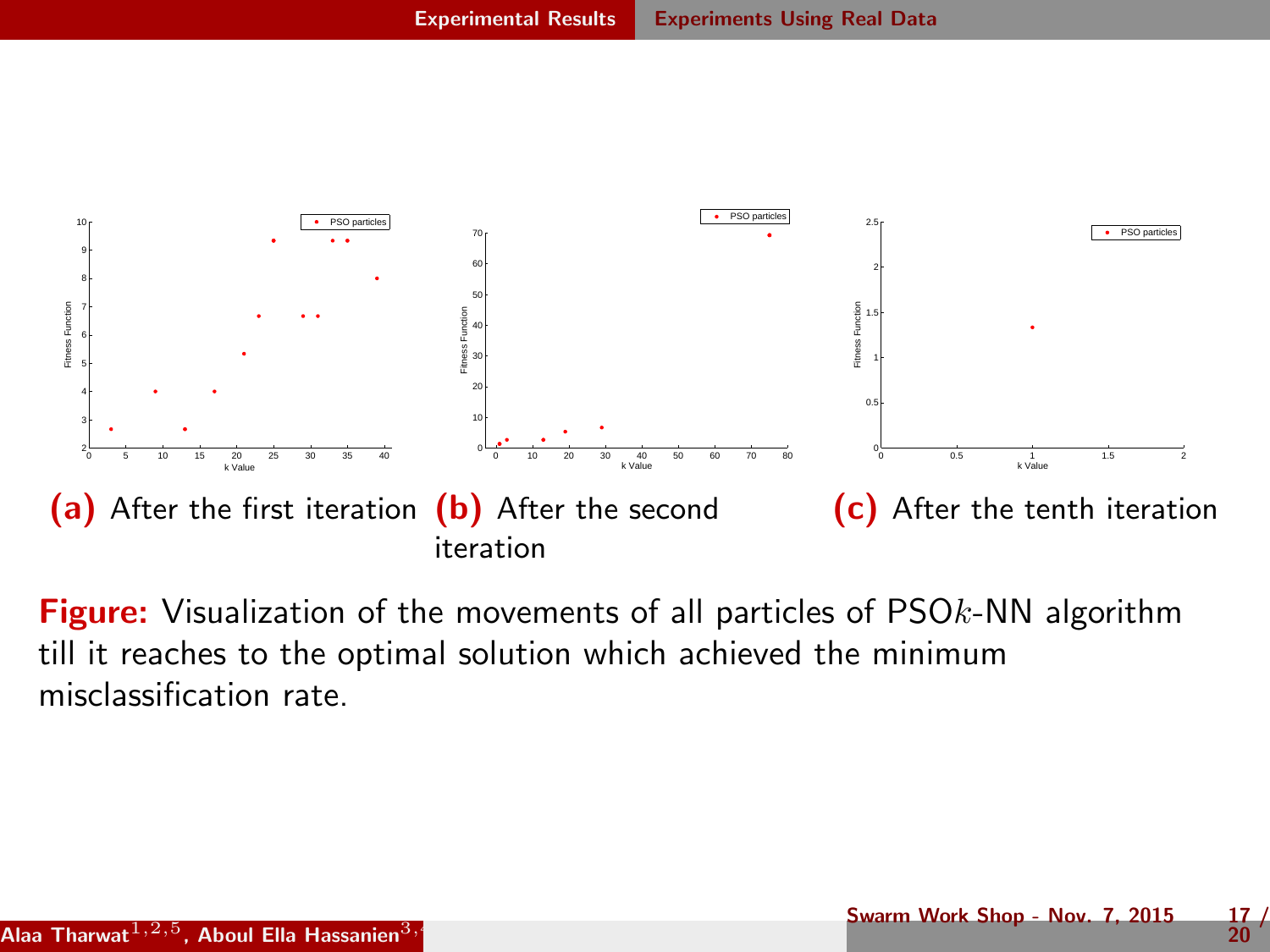<span id="page-17-0"></span>

Figure: Misclassification samples after the first and tenth iterations using PSOk-NN algorithm.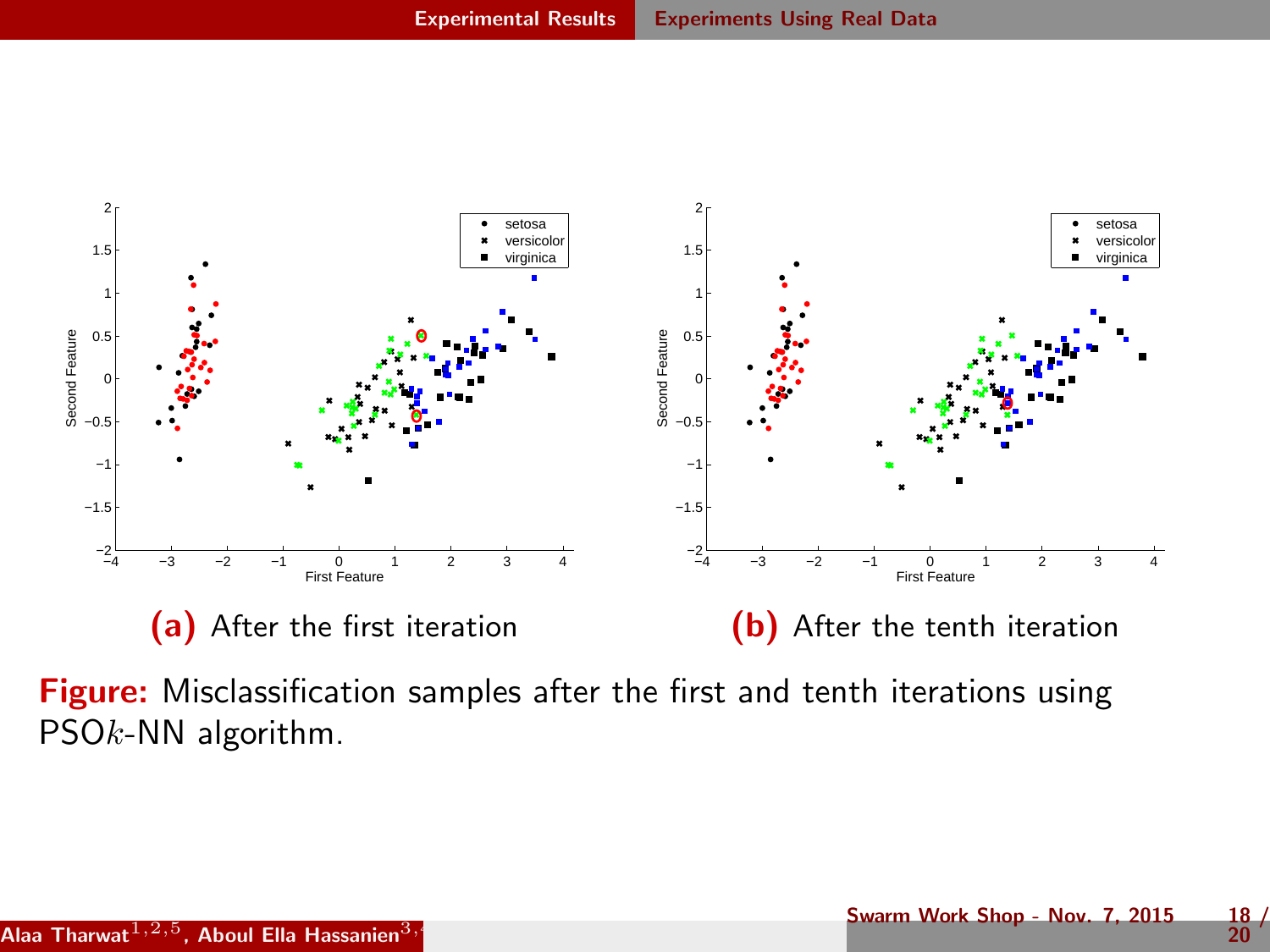- <span id="page-18-0"></span>• PSOk-NN algorithm achieved the minimum misclassification error in eight of the datasets (80%) compared with the other two algorithms.
- $\bullet$  PSOk-NN algorithm converges to the optimal solution faster than the other two algorithms due to the use of linearly decreasing inertia weight in PSO algorithm.
- $\bullet$  GAk-NN fluctuating up and down, while PSO $k$ -NN algorithm is more stable during converging to the optimal solution because in PSO, the best solution gives information to all other particles to move to the optimal solution, while in GA the all agents are changed randomly without any guiding from any agent.